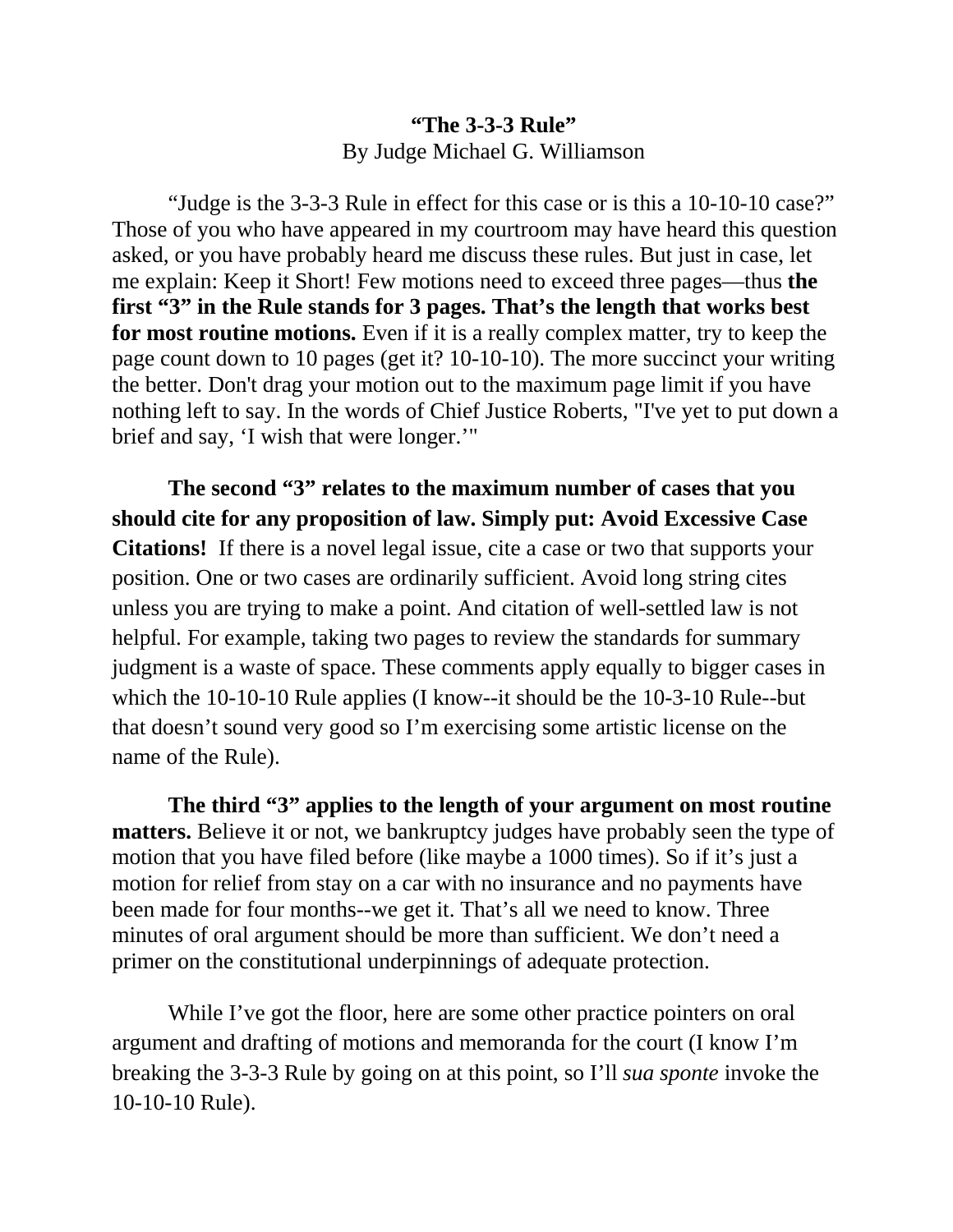*Preview Relief Sought.* Explain at the beginning of your argument and in the introductory paragraphs of the motion the relief you are seeking before you lay out the factual and legal bases for the relief requested. Let us know what you want at the front end so we know where you're heading and will understand the relevance of the facts you proffer in support.

*Avoid Legalese.* Plain language is easier to understand. As Justice Scalia once said, "A good test is, if you use the word at a cocktail party, will people look at you funny?"

*Avoid Minutiae.* When drafting your motion or making your argument, first ask yourself what the court needs to know, then include that information in the motion or argument. You need to communicate the big picture in a fashion that it can be understood quickly by the reader or listener. Avoid minutiae. For example, a tedious recitation in a motion of every document in the loan file is neither needed nor helpful. In a similar vein, do not cut and paste the identical case history and introductory paragraphs from earlier motions into later ones.

*Never Disparage Your Opponent***.** As Justice Ginsburg once said, "You should aim to persuade the judge by the power of your reasoning and not by denigrating the opposing side." Using words such as "outrageous," "disingenuous," and the like reflects poorly on you. If the opposing counsel makes disparaging remarks about you or your client avoid responding in kind. Keep the high road!

*Be Intellectually Honest.* If you have weaknesses in your position, "pull the teeth" by addressing them in your motion or up front in your oral argument explaining that while you concede that these weaknesses exist, they should not compel a different result. Similarly, address your opponent's best argument in your motion.

*Provide Copies of Cases***.** Many judges welcome the filing of cases that will be relied on at the hearing so long as the cases are furnished to opposing counsel. Depending on a judge's practice, it is often useful to highlight the